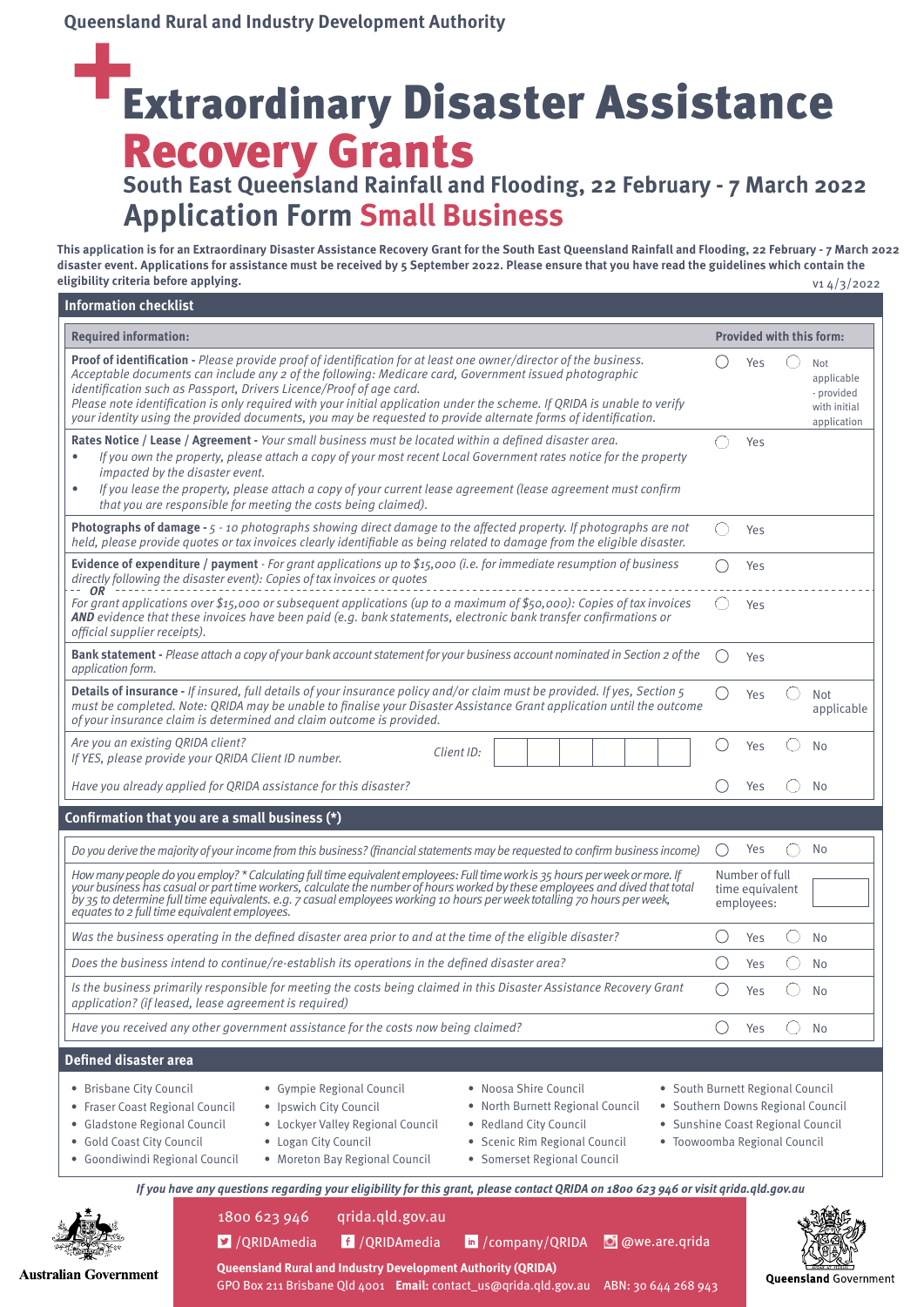| <b>Section 1 - Applicant details</b>                                                                                                                                                                                                                                                                                                                                                                                                                                                  |              |                |  |                                                   |  |  |                                    |  |               |       |            |                |  |                                     |  |
|---------------------------------------------------------------------------------------------------------------------------------------------------------------------------------------------------------------------------------------------------------------------------------------------------------------------------------------------------------------------------------------------------------------------------------------------------------------------------------------|--------------|----------------|--|---------------------------------------------------|--|--|------------------------------------|--|---------------|-------|------------|----------------|--|-------------------------------------|--|
| <b>Please select the</b>                                                                                                                                                                                                                                                                                                                                                                                                                                                              | <b>Title</b> | <b>Surname</b> |  |                                                   |  |  | <b>Given Names</b>                 |  |               |       |            |                |  | <b>Date of Birth</b>                |  |
| applicant entity type:<br>Sole trader                                                                                                                                                                                                                                                                                                                                                                                                                                                 |              |                |  |                                                   |  |  |                                    |  |               |       |            |                |  |                                     |  |
|                                                                                                                                                                                                                                                                                                                                                                                                                                                                                       |              |                |  |                                                   |  |  |                                    |  |               |       |            |                |  |                                     |  |
| Partnership                                                                                                                                                                                                                                                                                                                                                                                                                                                                           |              |                |  |                                                   |  |  |                                    |  |               |       |            |                |  |                                     |  |
| Individual trustees                                                                                                                                                                                                                                                                                                                                                                                                                                                                   |              |                |  |                                                   |  |  |                                    |  |               |       |            |                |  |                                     |  |
| Company directors                                                                                                                                                                                                                                                                                                                                                                                                                                                                     |              |                |  |                                                   |  |  |                                    |  |               |       |            |                |  |                                     |  |
| or                                                                                                                                                                                                                                                                                                                                                                                                                                                                                    |              |                |  |                                                   |  |  |                                    |  |               |       |            |                |  |                                     |  |
| Company                                                                                                                                                                                                                                                                                                                                                                                                                                                                               |              | Company name   |  | Please list the Company Director/s' details above |  |  |                                    |  |               |       |            |                |  |                                     |  |
|                                                                                                                                                                                                                                                                                                                                                                                                                                                                                       |              |                |  |                                                   |  |  |                                    |  |               |       |            |                |  |                                     |  |
| Trustee<br>Individual (please provide the individual trustee/s details above)<br>Trust<br>Company (please provide the Company name and the Company Directors' details above)                                                                                                                                                                                                                                                                                                          |              |                |  |                                                   |  |  |                                    |  |               |       |            |                |  |                                     |  |
|                                                                                                                                                                                                                                                                                                                                                                                                                                                                                       |              |                |  |                                                   |  |  |                                    |  |               |       |            |                |  |                                     |  |
|                                                                                                                                                                                                                                                                                                                                                                                                                                                                                       | Trust name   |                |  |                                                   |  |  |                                    |  |               |       |            |                |  |                                     |  |
|                                                                                                                                                                                                                                                                                                                                                                                                                                                                                       |              |                |  |                                                   |  |  |                                    |  |               |       |            |                |  |                                     |  |
| Trading name                                                                                                                                                                                                                                                                                                                                                                                                                                                                          |              |                |  |                                                   |  |  |                                    |  |               |       |            |                |  |                                     |  |
| Trading name ABN                                                                                                                                                                                                                                                                                                                                                                                                                                                                      |              |                |  |                                                   |  |  |                                    |  |               |       |            |                |  |                                     |  |
| Nominated contact person                                                                                                                                                                                                                                                                                                                                                                                                                                                              |              |                |  |                                                   |  |  |                                    |  |               |       |            |                |  |                                     |  |
| Landline                                                                                                                                                                                                                                                                                                                                                                                                                                                                              | Fax          |                |  | Mobile                                            |  |  |                                    |  | Email address |       |            |                |  |                                     |  |
|                                                                                                                                                                                                                                                                                                                                                                                                                                                                                       |              |                |  |                                                   |  |  |                                    |  |               |       |            |                |  |                                     |  |
| <b>Road address of business:</b>                                                                                                                                                                                                                                                                                                                                                                                                                                                      |              |                |  |                                                   |  |  | <b>Postal address of business:</b> |  |               |       |            |                |  | Please tick if same as road address |  |
|                                                                                                                                                                                                                                                                                                                                                                                                                                                                                       |              |                |  | Postcode                                          |  |  |                                    |  |               |       |            |                |  |                                     |  |
| Town/city                                                                                                                                                                                                                                                                                                                                                                                                                                                                             | <b>State</b> |                |  |                                                   |  |  | Town/city                          |  |               | State |            |                |  | Postcode                            |  |
| <b>Section 2 - Payment details</b>                                                                                                                                                                                                                                                                                                                                                                                                                                                    |              |                |  |                                                   |  |  |                                    |  |               |       |            |                |  |                                     |  |
| Please provide your bank account details for payment of the assistance funds by Electronic Funds Transfer<br>(Note: Bank account name must match the applicant entity).<br>Please ensure a copy of your bank account statement is provided to ensure prompt payment. The bank details provided for payment below must match<br>the bank statement. Any variation between the details listed on this application form and the bank statement provided can result in delays in payment. |              |                |  |                                                   |  |  |                                    |  |               |       |            |                |  |                                     |  |
| <b>Bank</b>                                                                                                                                                                                                                                                                                                                                                                                                                                                                           |              |                |  | <b>Branch</b>                                     |  |  |                                    |  |               |       | <b>BSB</b> |                |  |                                     |  |
|                                                                                                                                                                                                                                                                                                                                                                                                                                                                                       |              |                |  |                                                   |  |  |                                    |  |               |       |            |                |  |                                     |  |
| Account name                                                                                                                                                                                                                                                                                                                                                                                                                                                                          |              |                |  |                                                   |  |  |                                    |  |               |       |            | Account number |  |                                     |  |
|                                                                                                                                                                                                                                                                                                                                                                                                                                                                                       |              |                |  |                                                   |  |  |                                    |  |               |       |            |                |  |                                     |  |
| Section 3 - Details of your business                                                                                                                                                                                                                                                                                                                                                                                                                                                  |              |                |  |                                                   |  |  |                                    |  |               |       |            |                |  |                                     |  |
| Please provide information about your business.                                                                                                                                                                                                                                                                                                                                                                                                                                       |              |                |  |                                                   |  |  |                                    |  |               |       |            |                |  |                                     |  |
| What is the main purpose of your business?                                                                                                                                                                                                                                                                                                                                                                                                                                            |              |                |  |                                                   |  |  |                                    |  |               |       |            |                |  |                                     |  |
| How long has your business been operating?                                                                                                                                                                                                                                                                                                                                                                                                                                            |              |                |  |                                                   |  |  | What is your industry type?        |  |               |       |            |                |  |                                     |  |
| What are the goods and services that you sell/produce?                                                                                                                                                                                                                                                                                                                                                                                                                                |              |                |  |                                                   |  |  |                                    |  |               |       |            |                |  |                                     |  |
| Annual turnover (last 2 years):                                                                                                                                                                                                                                                                                                                                                                                                                                                       |              |                |  | 2019/2020                                         |  |  |                                    |  | 2020/2021     |       |            |                |  |                                     |  |
| Other relevant information to indicate the scale or potential scale of your business:                                                                                                                                                                                                                                                                                                                                                                                                 |              |                |  |                                                   |  |  |                                    |  |               |       |            |                |  |                                     |  |
|                                                                                                                                                                                                                                                                                                                                                                                                                                                                                       |              |                |  |                                                   |  |  |                                    |  |               |       |            |                |  |                                     |  |
|                                                                                                                                                                                                                                                                                                                                                                                                                                                                                       |              |                |  |                                                   |  |  |                                    |  |               |       |            |                |  |                                     |  |
|                                                                                                                                                                                                                                                                                                                                                                                                                                                                                       |              |                |  |                                                   |  |  |                                    |  |               |       |            |                |  |                                     |  |
|                                                                                                                                                                                                                                                                                                                                                                                                                                                                                       |              |                |  |                                                   |  |  |                                    |  |               |       |            |                |  |                                     |  |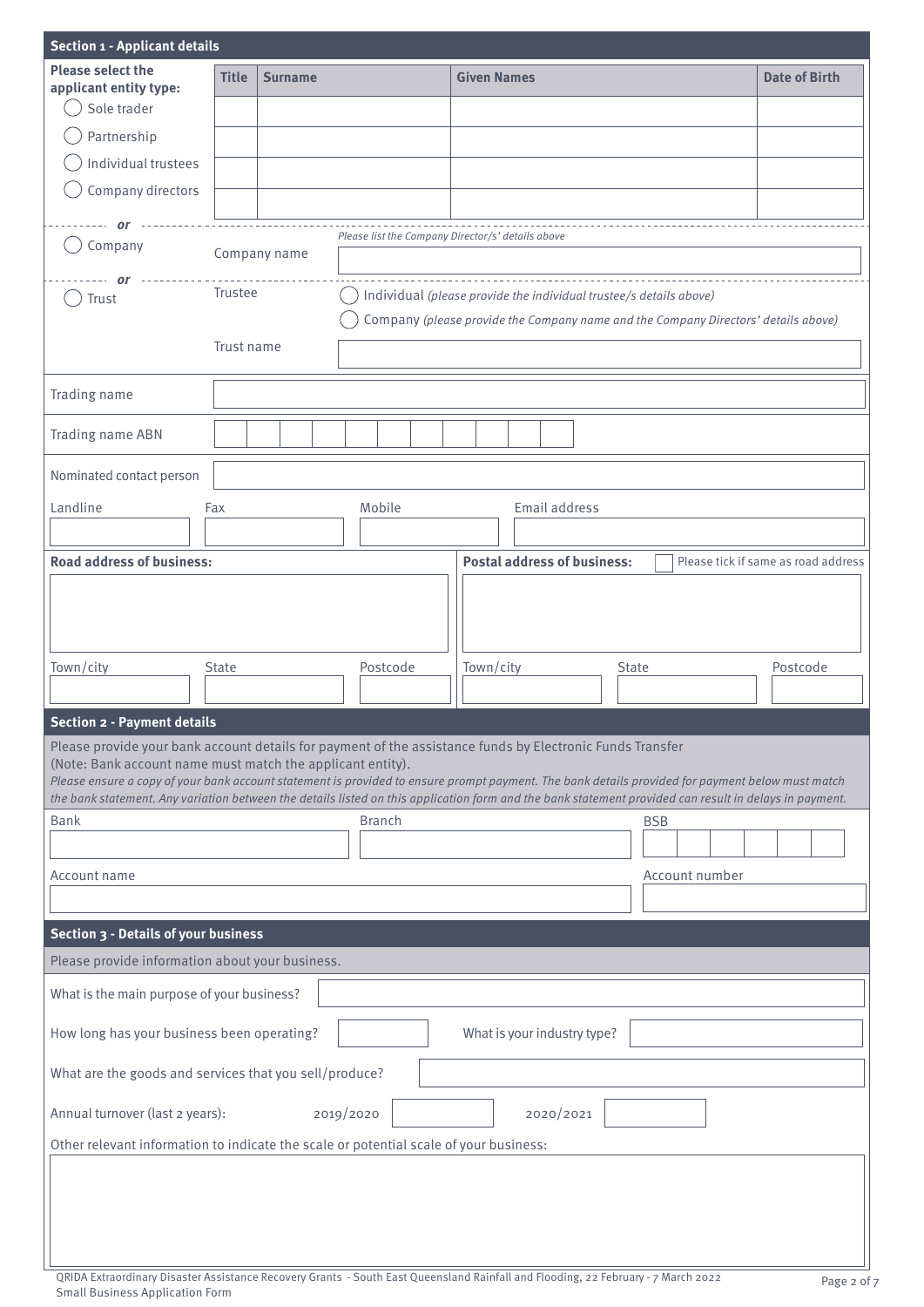| Section $4$ - Details of the direct damage as a result of the eligible disaster                                                                                                                                                                                                                                                           |           |                                                                                                         |
|-------------------------------------------------------------------------------------------------------------------------------------------------------------------------------------------------------------------------------------------------------------------------------------------------------------------------------------------|-----------|---------------------------------------------------------------------------------------------------------|
| Please provide a description of the direct damage sustained as a result of the eligible disaster.                                                                                                                                                                                                                                         |           |                                                                                                         |
| Road address where the damage was sustained                                                                                                                                                                                                                                                                                               |           |                                                                                                         |
|                                                                                                                                                                                                                                                                                                                                           |           |                                                                                                         |
| What was the damage?                                                                                                                                                                                                                                                                                                                      |           |                                                                                                         |
|                                                                                                                                                                                                                                                                                                                                           |           |                                                                                                         |
|                                                                                                                                                                                                                                                                                                                                           |           |                                                                                                         |
|                                                                                                                                                                                                                                                                                                                                           |           |                                                                                                         |
|                                                                                                                                                                                                                                                                                                                                           |           |                                                                                                         |
| Do you own/lease/multiple business properties in the defined disaster area?<br>In which Local Government Area is the property where the direct damage occurred as a result of the eligible disaster?                                                                                                                                      | Yes       | <b>No</b>                                                                                               |
|                                                                                                                                                                                                                                                                                                                                           |           |                                                                                                         |
| Section 5 - Insurance                                                                                                                                                                                                                                                                                                                     |           |                                                                                                         |
| Have you made an insurance claim in relation to the direct damage caused by the disaster?                                                                                                                                                                                                                                                 |           |                                                                                                         |
| A copy of the outcome of your insurance claim must be provided to QRIDA once determined (refer to checklist on page one).                                                                                                                                                                                                                 |           |                                                                                                         |
| Yes - please provide insurance details below                                                                                                                                                                                                                                                                                              |           | No - please indicate why                                                                                |
| Insurance company                                                                                                                                                                                                                                                                                                                         |           | Uninsured (please explain below)                                                                        |
| Policy/claim no.                                                                                                                                                                                                                                                                                                                          | $($ )     | My/our policy does not provide cover for the items<br>damaged or damage caused by the eligible disaster |
| Claim manager name                                                                                                                                                                                                                                                                                                                        |           | (please attach insurance policy)                                                                        |
| Claim manager phone no.                                                                                                                                                                                                                                                                                                                   | $(\quad)$ | Other (briefly detail below)                                                                            |
| Additional insurance / other details:                                                                                                                                                                                                                                                                                                     |           |                                                                                                         |
|                                                                                                                                                                                                                                                                                                                                           |           |                                                                                                         |
|                                                                                                                                                                                                                                                                                                                                           |           |                                                                                                         |
|                                                                                                                                                                                                                                                                                                                                           |           |                                                                                                         |
| Section 6 - Details of expenditure (refer to scheme guidelines for a list of eligible expenditure that can be claimed)                                                                                                                                                                                                                    |           |                                                                                                         |
| Please complete the Invoices Being Claimed Schedule (page 6) detailing the expenditure you have incurred which relates directly<br>to the clean-up and reinstatement of your business (Schedule should also include any expenditure associated with a previous<br>Disaster Assistance Recovery Grant application made under this scheme). |           |                                                                                                         |
| Please complete the Fuel Calculator Schedule (page 7) detailing the fuel, machinery and operator costs incurred for the use of your<br>$\bullet$<br>own machinery or fuel provided for contractor's equipment in repairing disaster damage (if applicable).                                                                               |           |                                                                                                         |
| Is your business registered for GST?                                                                                                                                                                                                                                                                                                      |           | Yes - your claim amounts below must exclude any GST shown on your invoices                              |
|                                                                                                                                                                                                                                                                                                                                           |           | No - your claim amounts below must include any GST shown on your invoices                               |
| <b>Expenditure</b>                                                                                                                                                                                                                                                                                                                        |           | <b>Claim amount</b>                                                                                     |
| Claim amount as per Invoices being claimed                                                                                                                                                                                                                                                                                                |           | \$0.00                                                                                                  |
| Fuel, machinery and operator costs to conduct repairs (as per Fuel Calculator Schedule)                                                                                                                                                                                                                                                   |           | \$0.00                                                                                                  |
| Total clean-up and reinstatement claim amount                                                                                                                                                                                                                                                                                             |           |                                                                                                         |
| Less previously paid Disaster Assistance Grant amount                                                                                                                                                                                                                                                                                     |           |                                                                                                         |
| Disaster Assistance Grant amount now being claimed                                                                                                                                                                                                                                                                                        |           | \$0.00                                                                                                  |
|                                                                                                                                                                                                                                                                                                                                           |           |                                                                                                         |
|                                                                                                                                                                                                                                                                                                                                           |           |                                                                                                         |
|                                                                                                                                                                                                                                                                                                                                           |           |                                                                                                         |
|                                                                                                                                                                                                                                                                                                                                           |           |                                                                                                         |
| QRIDA Extraordinary Disaster Assistance Recovery Grants - South East Queensland Rainfall and Flooding, 22 February - 7 March 2022                                                                                                                                                                                                         |           |                                                                                                         |
| <b>Small Business Application Form</b>                                                                                                                                                                                                                                                                                                    |           | Page 3 of 7                                                                                             |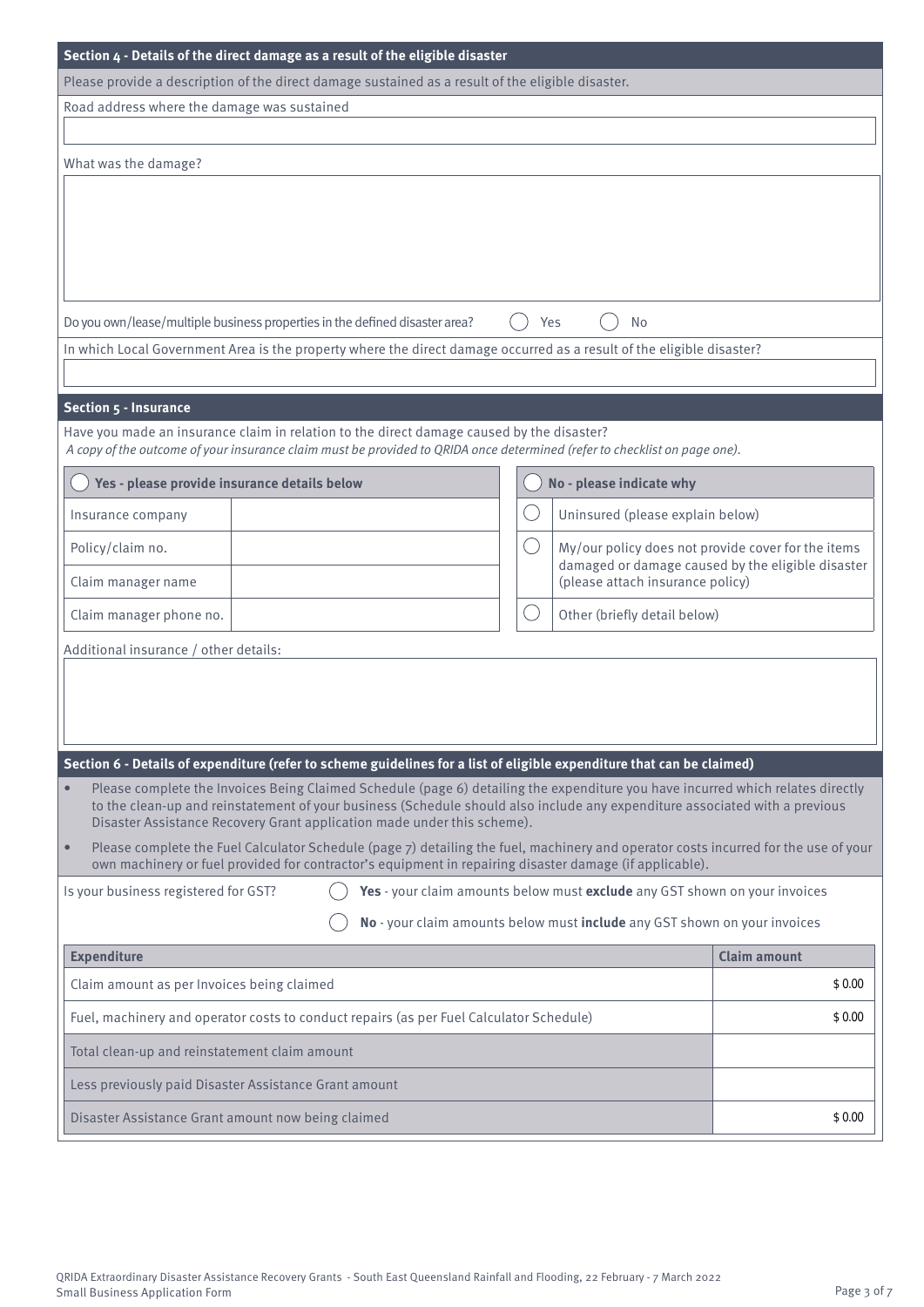#### **Section 7 - Acknowledgements, consents and privacy statement**

In the following sections, titled acknowledgements, consents and privacy statement:

- **• QRIDA** means Queensland Rural and Industry Development Authority; and
- **• Identify Verification Service Provider** means Dun & Bradstreet (Australia) Pty Limited ACN 006 399 677 trading as Illion.

**Please tick each of the below to indicate your acceptance. Your acknowledgement and acceptance of each item is a condition of submitting a valid application.**

#### **Acknowledgements**

- I/We have read and understood the guidelines at qrida.qld.gov.au for the Extraordinary Disaster Assistance Recovery Grants Scheme and have obtained clarification where needed.
- $\Box$  I/We certify that all of the information provided in the whole of this application is true and accurate and discloses my/our correct financial position.
- I/We certify that to the extent this application or any information provided in relation to this application contains information of, or about, another person, I/we have the authorisation of that person to provide the information and for it to be used and disclosed in accordance with the above authorisations.
- $\Box$  I/We are aware that it is an offence and that penalties may be applied under the Rural and Regional Adjustment Act 1994 (Qld) if any information provided in an application or any document provided in respect of an application is found to be false misleading or incomplete in a material manner.
- I/We have read the Collection Notice and the Privacy Statement below and understand how personal information provided in my/our application may be  $\Box$ collected, used and disclosed.
- $\Box$  I/We certify that the business which is subject of this application is not in administration, liquidation or a state of insolvency and that all of the business owners are similarly, to the best of my/our knowledge, not in a state of bankruptcy, insolvency, financial distress or difficulty.

Do you have, or have you had, any business dealings with QRIDA that could be considered an actual, potential or perceived conflict No<br>of interest with this application?

**If Yes** - please provide details of all your business dealings with QRIDA that may be considered an actual, potential or perceived conflict of interest:

#### **Consent to Third Party Disclosures**

- I/We authorise any Relevant Person to disclose to QRIDA and each of its authorised representatives such information as QRIDA or an authorised representative considers to be necessary or appropriate in connection with this application or any aspect of the Scheme from a Relevant Person  $\wedge$ , including my/our financial statements and personal taxation returns and other supporting information to verify my/our identity, determine if my/our business is eligible to receive a grant under the Scheme and in relation to the administration and management of the Scheme and any grant provided to me/us under the Scheme.
	- ^ For the purposes of the above consents, **Relevant Person** includes:
	- the Identity Verification Service Provider and any accountant, solicitor, business consultant, bank, financier, supplier,
	- processor, or other agent named or identified in this application or in supporting documentation provided with, or in support of, this application; and
	- any Commonwealth, state or local government department, agency or authority that QRIDA or an authorised representative may consider relevant.

#### **Information Collection Notice**

#### **Collection and use of your personal information**

QRIDA and its authorised representatives are collecting and obtaining (from you and from the Relevant Persons) your personal information in connection with the Scheme, for the following purposes:

- verification of your identity;
- assessment of your application and your eligibility for the Scheme at the time of making the application and on an ongoing basis;
- the administration and management of the Scheme or any grant provided to me/us under the Scheme including for compliance and enforcement
- purposes; and • any other purposes related, or otherwise necessary to give effect, to the purposes listed above.

QRIDA and its authorised representatives may also use your personal information for the following purposes:

- to contact you in relation to your application, and the evaluation of the Extraordinary Disaster Assistance Recovery Grants Scheme;
- to facilitate its internal business operations and fulfil legal obligations;
- to assess the performance of QRIDA and other Queensland and Commonwealth Government grant programs and services;
- to promote or market QRIDA and other Queensland and Commonwealth Government grant and loan programs and services (including the success and outcomes of the programs and services);
- research and development of QRIDA and other Queensland and Commonwealth Government actual and proposed services;
- to identify and assess your eligibility for or interest in other QRIDA and Queensland and Commonwealth Government administered grant and loan programs or services;
- to collate statistical data; and

as permitted by law, including in accordance with QRIDA's disclosure rights under s. 40 of the Rural and Regional Adjustment Act 1994.

#### **Disclosure of your personal information**

QRIDA may disclose your personal information to the Relevant Persons, QRIDA's employees, contractors, related affiliates and third parties to the extent necessary or convenient to enable QRIDA to further the purposes described above (which do not extend to commercial purposes).

Government agencies to whom personal information is to be disclosed are:

- Department of Agriculture and Fisheries
- Queensland Reconstruction Authority
- Queensland Treasury

#### **Consent**

By completing and submitting this application, you are consenting to QRIDA managing your personal information in the manner described in this Collection Notice and our Privacy Policy.

#### **Privacy statement**

More information about the way QRIDA uses, discloses, and secures your personal information, how you can access and correct that information, and how you can make a complaint about a breach of privacy can be found in its privacy policy. QRIDA will comply with the Human Rights Act 2019 (Qld) when making any decision, including with respect to collection, use, and disclosure of personal information.

#### **Continued over page...**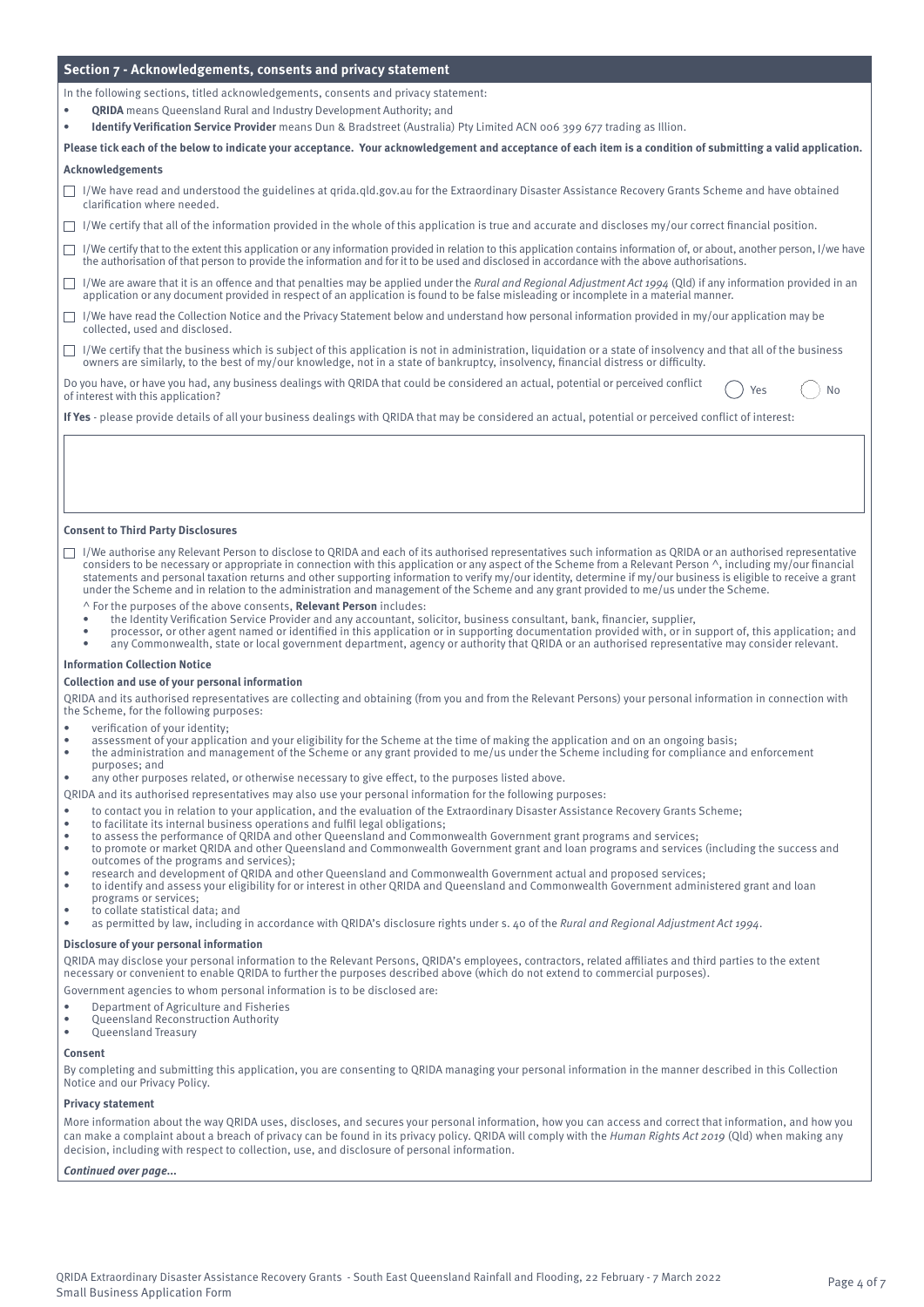| Section 7 - Acknowledgements, consents and privacy statement (continued)                                                                    |                                                      |                                                                                                 |     |                        |  |                              |  |  |  |  |
|---------------------------------------------------------------------------------------------------------------------------------------------|------------------------------------------------------|-------------------------------------------------------------------------------------------------|-----|------------------------|--|------------------------------|--|--|--|--|
| By ticking this box, I/we are acknowledging and/or consenting to each of the matters I/we have indicated above.                             |                                                      |                                                                                                 |     |                        |  |                              |  |  |  |  |
| Further information on the program is available on qrida.qld.gov.au                                                                         |                                                      |                                                                                                 |     |                        |  |                              |  |  |  |  |
| <b>Applicant</b>                                                                                                                            | <b>Signature</b>                                     | <b>Name</b>                                                                                     |     | <b>Position</b>        |  | <b>Date</b>                  |  |  |  |  |
| One                                                                                                                                         |                                                      |                                                                                                 |     |                        |  |                              |  |  |  |  |
| Two                                                                                                                                         |                                                      |                                                                                                 |     |                        |  |                              |  |  |  |  |
| <b>Three</b>                                                                                                                                |                                                      |                                                                                                 |     |                        |  |                              |  |  |  |  |
| <b>Four</b>                                                                                                                                 |                                                      |                                                                                                 |     |                        |  |                              |  |  |  |  |
|                                                                                                                                             |                                                      |                                                                                                 |     |                        |  |                              |  |  |  |  |
|                                                                                                                                             | <b>Further information</b>                           |                                                                                                 |     |                        |  |                              |  |  |  |  |
|                                                                                                                                             |                                                      | Did you engage with a QRIDA Regional Area Manager for this application?                         | Yes | No                     |  |                              |  |  |  |  |
|                                                                                                                                             | Who else assisted you with this application process? |                                                                                                 |     |                        |  |                              |  |  |  |  |
|                                                                                                                                             | <b>Financial Counsellor</b>                          | Accountant                                                                                      |     | Consultant             |  | QRIDA - Head Office          |  |  |  |  |
|                                                                                                                                             | Other, please specify:                               |                                                                                                 |     |                        |  |                              |  |  |  |  |
|                                                                                                                                             | How did you find out about this assistance?          |                                                                                                 |     |                        |  |                              |  |  |  |  |
|                                                                                                                                             | QRIDA Regional Area Manager                          | <b>QRIDA Head Office</b>                                                                        |     | QRIDA Website          |  | <b>Financial Counsellor</b>  |  |  |  |  |
|                                                                                                                                             | Newspaper advertisement                              | Radio advertisement                                                                             |     | Social media           |  | Event (please specify below) |  |  |  |  |
|                                                                                                                                             | Prime Focus (QRIDA newsletter)                       | Word of mouth                                                                                   |     | Other, please specify: |  |                              |  |  |  |  |
| <b>How to apply</b>                                                                                                                         |                                                      |                                                                                                 |     |                        |  |                              |  |  |  |  |
| Please submit your completed application including all supporting documents to QRIDA by:                                                    |                                                      |                                                                                                 |     |                        |  |                              |  |  |  |  |
| GPO Box 211, Brisbane QLD 4001<br>contact_us@qrida.qld.gov.au<br>(07) 3032 0300<br>Post:<br>Email:<br>Fax:                                  |                                                      |                                                                                                 |     |                        |  |                              |  |  |  |  |
| <b>Enquiries</b>                                                                                                                            |                                                      |                                                                                                 |     |                        |  |                              |  |  |  |  |
|                                                                                                                                             |                                                      | Further information on the program is available on the QRIDA website at <i>grida.gld.gov.au</i> |     |                        |  |                              |  |  |  |  |
| If you need assistance with completing your application, or wish to speak to a Regional Area Manager, please contact QRIDA on 1800 623 946. |                                                      |                                                                                                 |     |                        |  |                              |  |  |  |  |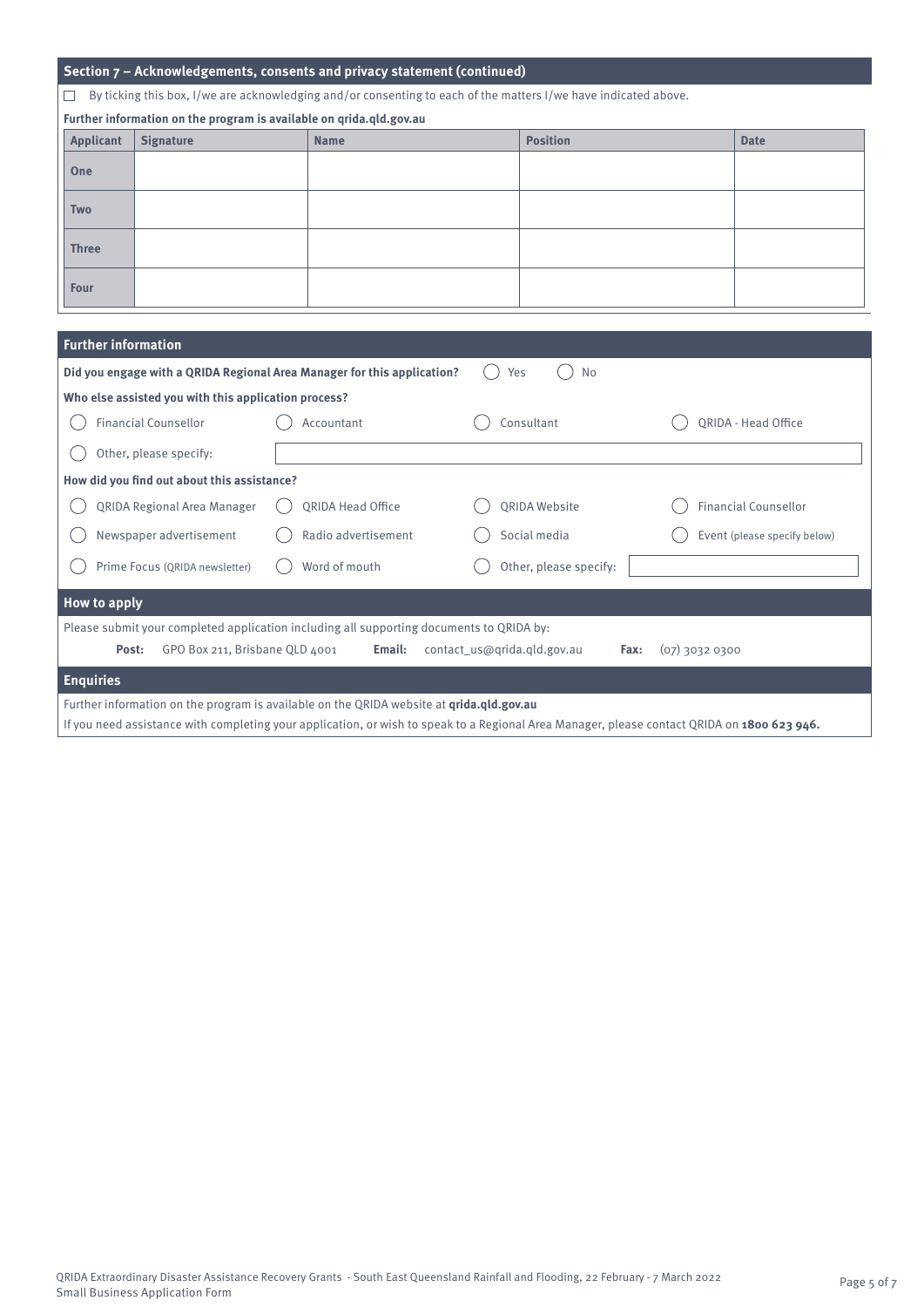# Invoices being claimed

**Please tick if you are applying for an initial grant of less than \$15,000**

| Date | Invoice/quote no. | <b>Supplier</b> | <b>Goods or services supplied</b> | <b>Claim amount</b> | <b>GST</b> (if any) | Invoice amount<br>(ex GST) | <b>Evidence of</b><br>payment attached | <b>Comments</b> |
|------|-------------------|-----------------|-----------------------------------|---------------------|---------------------|----------------------------|----------------------------------------|-----------------|
|      |                   |                 |                                   |                     |                     |                            | Please select                          |                 |
|      |                   |                 |                                   |                     |                     |                            | $\mathbf{N}\mathbf{o}$                 |                 |
|      |                   |                 |                                   |                     |                     |                            | Please select                          |                 |
|      |                   |                 |                                   |                     |                     |                            | Please select                          |                 |
|      |                   |                 |                                   |                     |                     |                            | <b>Please select</b>                   |                 |
|      |                   |                 |                                   |                     |                     |                            | Please select                          |                 |
|      |                   |                 |                                   |                     |                     |                            | <b>Please select</b>                   |                 |
|      |                   |                 |                                   |                     |                     |                            | Please select                          |                 |
|      |                   |                 |                                   |                     |                     |                            | <b>Please select</b>                   |                 |
|      |                   |                 |                                   |                     |                     |                            | Please select                          |                 |
|      |                   |                 |                                   |                     |                     |                            | Please select                          |                 |
|      |                   |                 |                                   |                     |                     |                            | Please select                          |                 |
|      |                   |                 |                                   |                     |                     |                            | Please select                          |                 |
|      |                   |                 |                                   |                     |                     |                            | Please select                          |                 |
|      |                   |                 |                                   |                     |                     |                            | Please select                          |                 |
|      |                   |                 |                                   |                     |                     |                            | Please select                          |                 |
|      |                   |                 |                                   |                     |                     |                            | Please select                          |                 |
|      |                   |                 |                                   |                     |                     |                            | Please select                          |                 |
|      |                   |                 |                                   |                     |                     |                            | Please select                          |                 |
|      |                   |                 |                                   |                     |                     |                            | Please select                          |                 |
|      |                   |                 |                                   |                     |                     |                            | Please select                          |                 |
|      |                   |                 |                                   |                     |                     |                            | Please select                          |                 |
|      |                   |                 |                                   |                     |                     |                            | Please select                          |                 |
|      |                   |                 |                                   |                     |                     |                            | Please select                          |                 |
|      |                   |                 |                                   |                     |                     |                            | Please select                          |                 |
|      |                   |                 |                                   |                     |                     |                            |                                        |                 |

**TOTAL**  $|$ 0.00|$ 

**Please note:** • Tax invoices must have full details of the goods and services supplied and clearly identifiable as being related to damage from the eligible disaster

• Where the value of the grant has exceeded \$15,000, evidence of payment must be provided for all grant funds received (refer to checklist on page one)

QRIDA Extraordinary Disaster Assistance Recovery Grants - South East Queensland Rainfall and Flooding, 22 February - 7 March 2022 Small Business Application Form